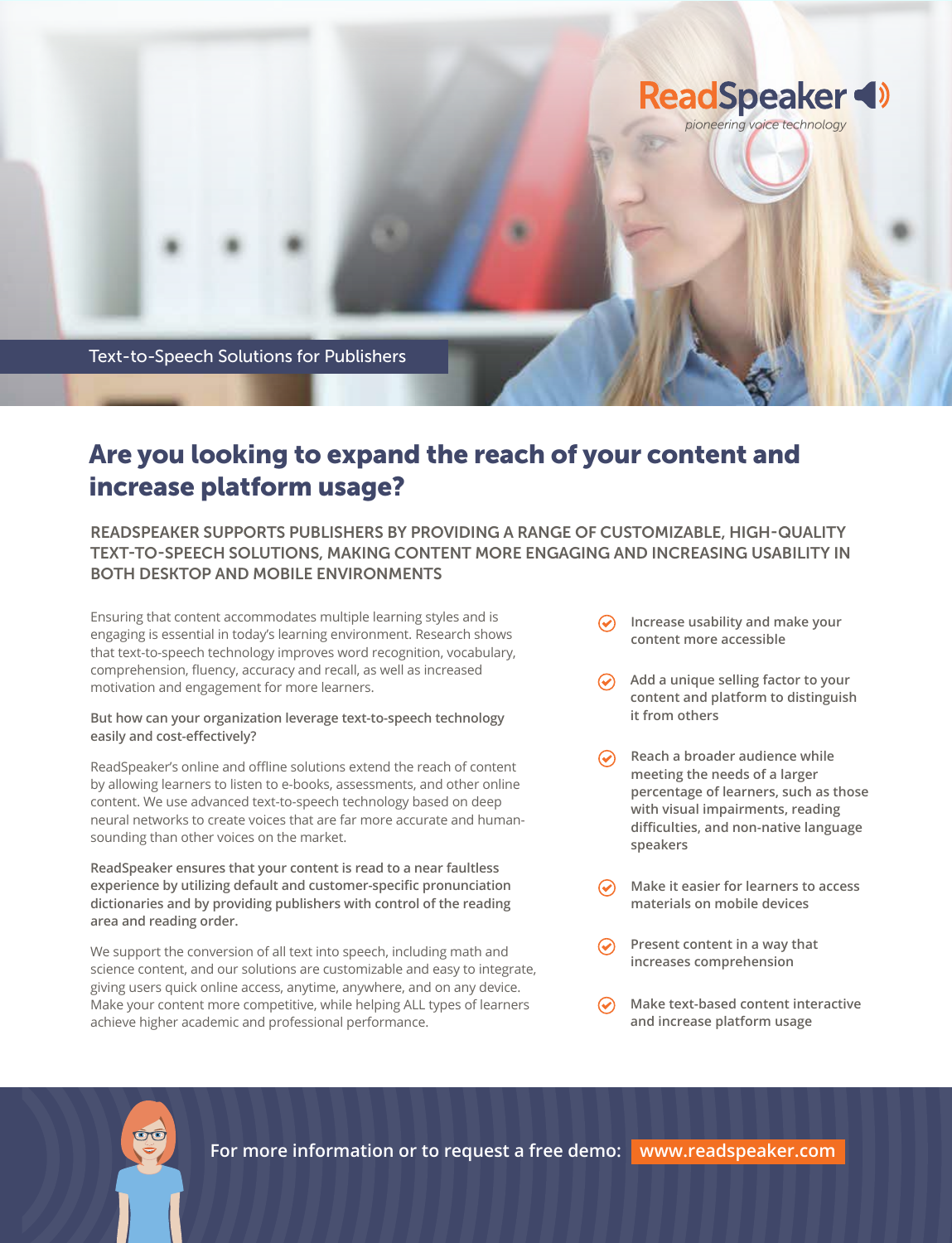## Solutions for Publishers

Offering completely web-based as well as offline text-to-speech solutions in over 50 languages and 200 voices. ReadSpeaker text-to-speech solutions are applicable to Library Databases, E-Books, and Assessment content and can be integrated into virtually any publisher platform without requiring an update to the existing content. ReadSpeaker solutions support reading HTML, HTML5, as well as multiple Math MarkUp languages.

#### ONLINE WEB READING

Instantly convert online content to llife-like audio with this cloud-based solution.

A feature-rich, customizable player allows you to provide additional value to learners, in line with your brand.





#### ONLINE DOCUMENT READING

Make your online documents (PDF, Powerpoint, Excel, Word, ePub, Apache OpenOffice, and more) audible and more accessible to as many learners as possible wit this text-to-speech solution. Your documents can be listened to on any device at any time – no plugins required.

Supports a variety of different document formats, such as EPUB, DOC, DOCX, PDF, and EPUB 3.

The original layout can be preserved or pages can be shown in HTML format, allowing the end-user to customize how the content is presented.

| <b>Service County</b><br>È,<br>÷ |        | <b>Rollings 11</b><br><b>LYTT</b><br><b>Brownward</b><br><b>Contract</b><br>ᆋ<br>۰ |
|----------------------------------|--------|------------------------------------------------------------------------------------|
| b<br>-                           | $\sim$ | $\sim$<br>÷<br>$\sim$<br>R<br>-<br>$\sim$<br>≕<br>đ0<br>-<br>--<br>$\sim$<br>÷     |
|                                  |        |                                                                                    |

#### OFFLINE AUDIO FILES

Automatically and seamlessly create audio files for your content, using high-quality, natural-sounding text to speech.

#### TTS ENGINE LICENSING FOR ONLINE USE

Utilizing a cloud-based API, integrate TTS capabilities into your mobile apps, computer software, or hardware devices.

### TTS LICENSING FOR OFFLINE USE

Integrate TTS capabilities locally into mobile applications, installed software applications, and hardware devices.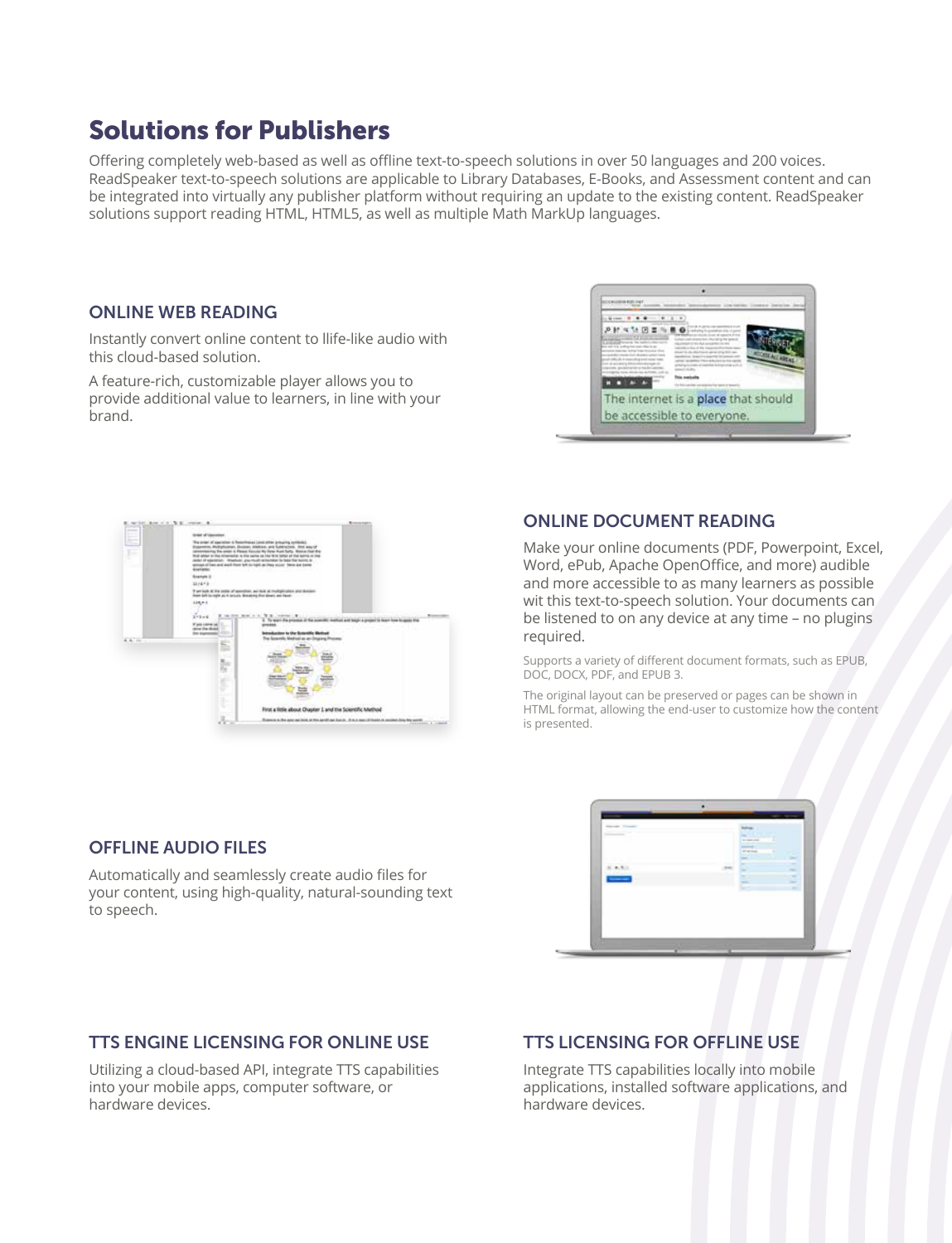# ReadSpeaker

| <b>Services for Publishers</b>             |                                                                                                                                                                                                                                                                                                                                                          |                                                                                                                                                                                                                                                                                     |  |
|--------------------------------------------|----------------------------------------------------------------------------------------------------------------------------------------------------------------------------------------------------------------------------------------------------------------------------------------------------------------------------------------------------------|-------------------------------------------------------------------------------------------------------------------------------------------------------------------------------------------------------------------------------------------------------------------------------------|--|
| <b>Pronunciation</b><br><b>Fine-Tuning</b> | Our knowledgeable on-staff linguists are available to assist with industry-<br>specific pronunciations, providing as close to perfect as possible reading<br>of content. By providing clients with their own dictionary, we are able<br>to create client-specific rules for content, reducing the need for speech<br>synthesis markup language (SSML).   |                                                                                                                                                                                                                                                                                     |  |
| <b>Customization</b>                       | ReadSpeaker takes the time to understand your strategy, proposing the<br>best solution and services to fit your needs. Our team will work to help you<br>integrate our solutions into your platform and learning resources, allowing<br>you to customize how your content is read and in what order, while<br>respecting the integrity of your brand.    |                                                                                                                                                                                                                                                                                     |  |
|                                            | ReadSpeaker puts a lot of emphasis on the quality of the support that<br>we provide to our clients and partners. Support is a key component of<br>our company, and we strive to help our clients as efficiently as possible<br>by creating a specific plan for your product requirements, through the<br>software development, integration, and hosting. |                                                                                                                                                                                                                                                                                     |  |
| <b>Support</b>                             | <b>Implementation Support</b><br>Our Support team is there to<br>answer any questions that might<br>arise during the implementation<br>phase. We can also assist in any<br>maintenance, such as upgrades or<br>additional implementations, on a<br>constant basis.                                                                                       | <b>Development Support</b><br>When you require something<br>that differs from the out-of-the-<br>box solutions, the ReadSpeaker<br>Development team is able to<br>tweak existing services or come<br>up with new ways to implement<br>text to speech solutions in your<br>platform. |  |